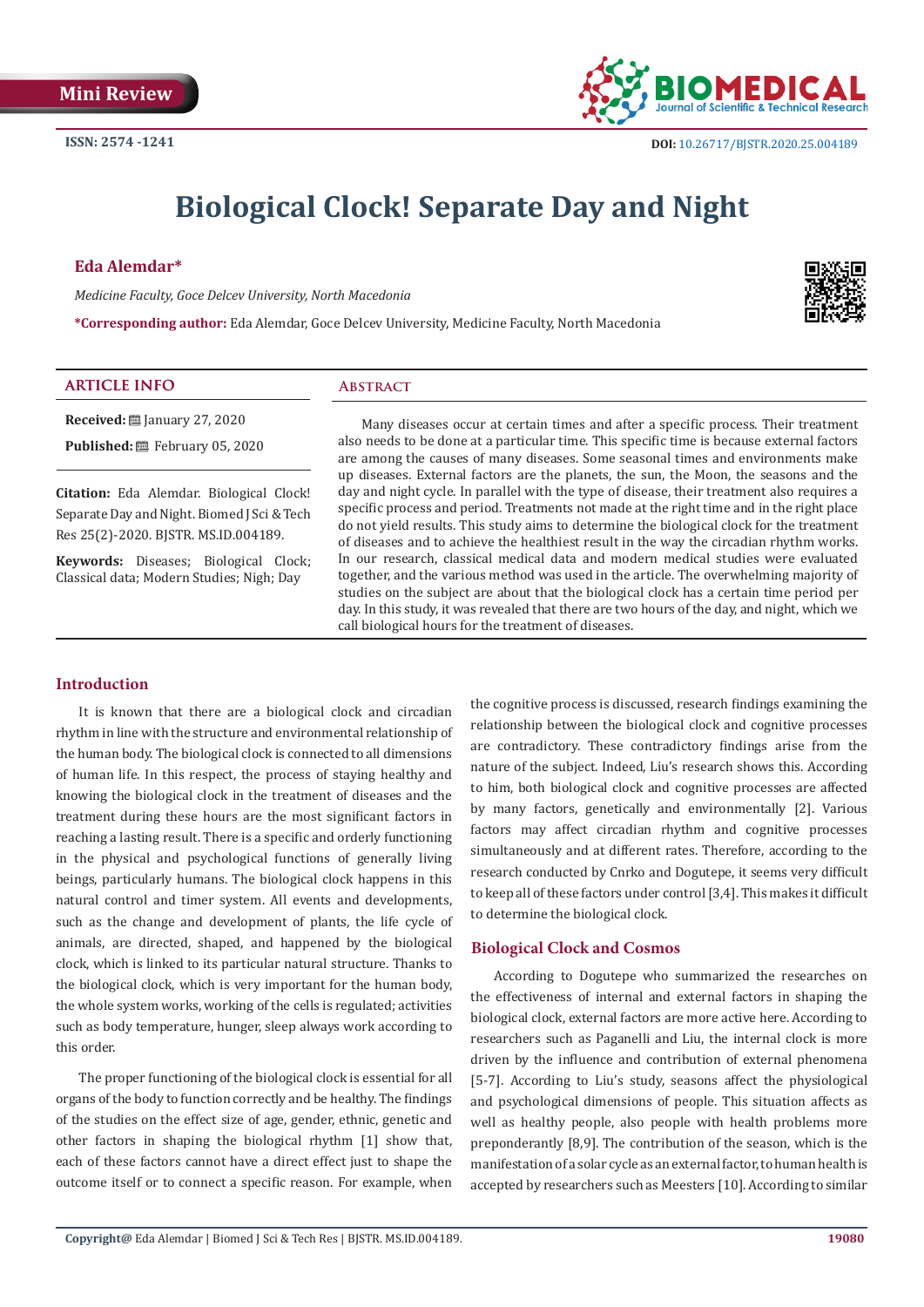studies [11,12], Seasonal environment, birth rate, and sperm count are influential in pneumonia, bronchitis, and influenza epidemic. In some places and situations, the change in air temperature can have fatal consequences.

In addition to the seasonal effect of the sun's cycle, some researchers have suggested the effect of the Moon's motion and cycle on the Earth, livings, and human beings [13-15]. Due to the heterogeneity of samples related to the diversity, environmental and chronobiological conditions of species, the analysis and comparison of the lunar cycle rhythm and time is not clear, research on the interaction of circadian and lunar cycle times develops an interesting and unique perspective on the coordination between different timing mechanisms [16,17]. Seasonal changes and phenomena, findings of research on the lunar cycle, reveal the relationship and effect of the Moon and the livings in the world [18]. The findings of suggest that the same biological cycle proliferation observed in some plants and aquatic animals may be preserved among various species, including *Homo sapiens* [19]. As a matter of fact, according to Chakraborty's research, the lunar cycle is one of the main factors of variable human psychology [20,21].

The relationship between the Moon and living was the center of interest for the classical Muslim physicians, and they considered this connection in their treatment [22]. For example, Akşemseddin (d. 863/1459), advised his patients to take drugs for medical purposes on an empty stomach every morning, first new fifteen days of each month, that is, in the first half of the month [23]. Also, el-Biruni (d. 453/1061) and el-Kindi (d. 252/866) said that operations should be performed according to the cycle of the Moon [24]. According to İbrahim Hakkı (d. 1194/1780), who is from Erzurum in Turkey, in the first half of the month, the brain tissues of living things increase, and in the second half, it decreases. In Muslim medical studies in classical period, it is accepted that a certain period, which is shaped by the effect of planets, sun, and Moon on the Earth, is the most appropriate time for the functioning of the human physiological structure. This is called the natural rhythm of the biological clock according to recent medical data [26,27].

The biological clock shaped by the influence of planets, sun, and Moon is also under the control of day and night. Certain times of both night and day have a positive-negative effect on human physiology. In this respect, the classical period, physicians have emphasized that the treatment should be done in the last third of the night to obtain positive results in terms of health. However, performing this treatment should be in the first part of the month (first fifteen days), which includes phase after the full Moon (This is the last fifteen days for surgery). According to these data, the time zone (Biological time), which is suitable for the treatment of diseases, is the time when the night ends (Zodiacal Light) and the time when the sun is about to sunset. It is also necessary to consider the variability of this period according to seasons and regions.

The biological clock, which is the most critical factor for the treatment of human life, health, and diseases, is found two times in a day as day and night, within 24 hours of the day. In this case, the time of the biological clock changes continuously in the day and night cycle according to the seasons. This reveals that the biological time of "day" and the biological time of "night" are different. In some recent studies on the subject [28] is supported. Accordingly, contrary to opinions that the biological clock is only at one time of the day. The determination of the biological time of day and night varies according to seasons and regions.

## **Conclusion**

In scientific studies on biological clock, it was emphasized that there are internal and external factors affecting the physical and psychological life of man. They divided the activities of the human body, organs and hormones into certain time zones "daily". They made this distinction over 24 hours. In these studies, on biological clock, it was emphasized that the most efficient clock related to human health is in a single time frame per day. However, life consists of day and night. There are cells that work day and night. For example, the `pienal body works at midnight. According to us, there are two different times in the day and night period and that the biological time containing the most suitable time for treatments exists in these two time periods. In order to get the best results in human treatment, the most suitable biological clock is the time closest to sunset and the last third of the night before sunrise. These two time periods change according to summer and winter, region and continent, the long and shortness of day and night.

#### **Conflict of Interest**

The author declares that they have no competing interests in publishing this article.

#### **References**

- 1. [Yadav A, Verma P, Singh S \(2017\) Going beyond the limits: Effect of clock](https://www.tandfonline.com/doi/abs/10.1080/09291016.2017.1345428?journalCode=nbrr20) [disruption on human health. Biological Rhythm Research 48: 693-700.](https://www.tandfonline.com/doi/abs/10.1080/09291016.2017.1345428?journalCode=nbrr20)
- 2. [Liu F, Chang HC \(2017\) Physiological links of the circadian clock and](https://link.springer.com/article/10.1007/s13238-016-0366-2) [biological clock of aging. Protein Cell 8\(7\): 477-488.](https://link.springer.com/article/10.1007/s13238-016-0366-2)
- 3. [Crnko S, Ernens I, Laake LWV \(2018\) New dimensions in circadian clock](https://www.ncbi.nlm.nih.gov/pubmed/29237084) [function: the role of biological sex. Cardiovascular Research 114\(2\) 1:](https://www.ncbi.nlm.nih.gov/pubmed/29237084) [203-204.](https://www.ncbi.nlm.nih.gov/pubmed/29237084)
- 4. Dogutepe ED (2010) The effects of biological clock and anxiety on basic cognitive functions. Ankara: Hacettepe University Social Science Institute.
- 5. [Paganelli R, Petrarca C, Di Gioacchino M \(2018\) Biological clocks: their](https://www.ncbi.nlm.nih.gov/pmc/articles/PMC5763605/) [relevance to immune-allergic diseases. Clinical and Molecular Allergy](https://www.ncbi.nlm.nih.gov/pmc/articles/PMC5763605/) [16\(1\): 2-8.](https://www.ncbi.nlm.nih.gov/pmc/articles/PMC5763605/)
- 6. [Liu F, Chang HC \(2017\) Physiological links of circadian clock and](https://www.ncbi.nlm.nih.gov/pubmed/28108951) [biological clock of aging. Protein Cell 8\(7\): 477-488.](https://www.ncbi.nlm.nih.gov/pubmed/28108951)
- 7. Dogutepe ED (2010) The effects of biological clock and anxiety on basic cognitive functions. Ankara: Hacettepe University Social Science Institute.
- 8. [Liu F, Chang HC \(2017\) Physiological links of circadian clock and](https://www.ncbi.nlm.nih.gov/pubmed/28108951) [biological clock of aging. Protein Cell 8\(7\): 477-488.](https://www.ncbi.nlm.nih.gov/pubmed/28108951)
- 9. [Yadav A, Verma P, Singh S \(2017\) Going beyond the limits: Effect of clock](https://www.tandfonline.com/doi/abs/10.1080/09291016.2017.1345428?journalCode=nbrr20) [disruption on human health. Biological Rhythm Research 48: 693-700.](https://www.tandfonline.com/doi/abs/10.1080/09291016.2017.1345428?journalCode=nbrr20)
- 10. [Meesters Y, Duizer WB, Hommes W \(2018\) The effects of low-intensity](https://www.ncbi.nlm.nih.gov/pubmed/29477098) [narrow-band blue-light treatment compared to bright white-light](https://www.ncbi.nlm.nih.gov/pubmed/29477098)